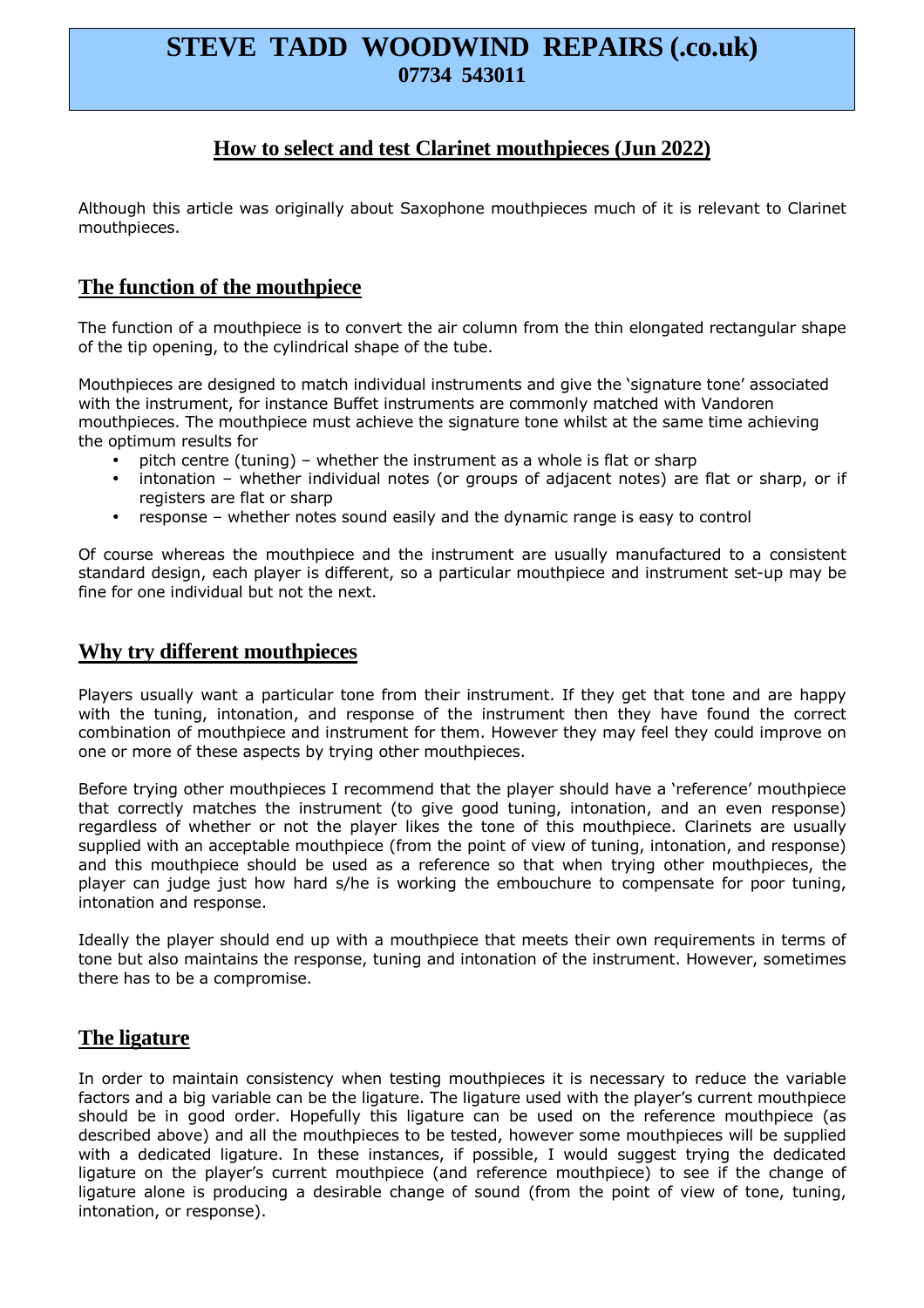# **Selecting Clarinet mouthpieces**

- 1. Ensure the instrument is in good working order.
- 2. Check the following aspects of the mouthpiece to be tested:
	- Facing length appears the same from either side.
	- Tip opening is even.
	- Side and tip rails are not chipped or distorted.
	- The table is flat (or with slight concave as intended by some makers).
	- The ramp is even.

3. Check that the reed being used fits the mouthpiece being tried. Alter the reed by cutting and/or filing if necessary or discard and select another reed.

- Make sure the arc of the tip of the reed matches the arc of the tip rail Make sure the width of the reed matches the width of the mouthpiece.
- Make sure the 'Vamp' of the reed (the shaved section) matches the length of the window of the mouthpiece.

4. Each model of mouthpiece is usually available in a range of tip openings (and facing lengths). Start with the tip opening closest to what you are used to. When trying models with different tip openings and facing lengths, select a suitable reed strength (of the same make as normally used) to give the same reed response.

- If the mouthpiece has a longer facing/ wider tip opening use a softer reed.
- If the mouthpiece has a shorter facing/ narrower tip opening use a harder reed.

5. The bore of the mouthpiece should usually match the bore at the top of the barrel (you will need some measuring device such as internal callipers to check this). Also the length of the mouthpiece tenon should match the length of the barrel socket – again you will need some sort of measuring device – you cannot assume that the mouthpiece fits the barrel correctly – if the tenon is too long then this will be obvious as the mouthpiece will not fully insert into the socket of the barrel, however if is too short there will a gap between the end of the tenon and the inner rim of the barrel socket (which will be impossible to see) and this can affect tuning and intonation.

**If your main concern is to improve tone** then before trying new mouthpieces I would recommend you try different ligatures first. A different ligature can improve the tone without compromising other aspects of the sound (such as tuning (pitch centre), intonation, and response/dynamic control).

If a change of ligature does not improve tone (and you are willing to compromise, or at least work harder to control: tuning (pitch centre), intonation, and response/dynamic control) then try mouthpieces with various different chamber designs, generally:

- Square sided walls and higher baffle = Jazz sounding mouthpieces.
- Rounded walls and lower baffle  $=$  classical sounding mouthpieces.

Once you have found the tone you like then test the tuning, intonation, and response (throughout your usual playing compass) to see if you are happy with these aspects. You may be able to improve on general response by trying the same mouthpiece with a different facing length (if the tip opening has also changed you might need to change reed strength). If you are unhappy with the compromise between tone and tuning etc, but you still like the tone then try other mouthpieces with similar chambers.

A recent development has been the use of 3D printers to manufacture mouthpieces. This method allows for every aspect of design to be controlled to a very fine degree and for the production of individual customised mouthpieces. One company producing such mouthpieces is a French company called **SYOS**. If you have a mouthpiece that already meets your requirements regarding tuning, intonation, and response then they can copy the design of that mouthpiece, alter it to change the tone, and print a new customised mouthpiece to meet your requirements. This service is aimed at players already using professional mouthpieces and who have a clear idea of the tone they wish to achieve.